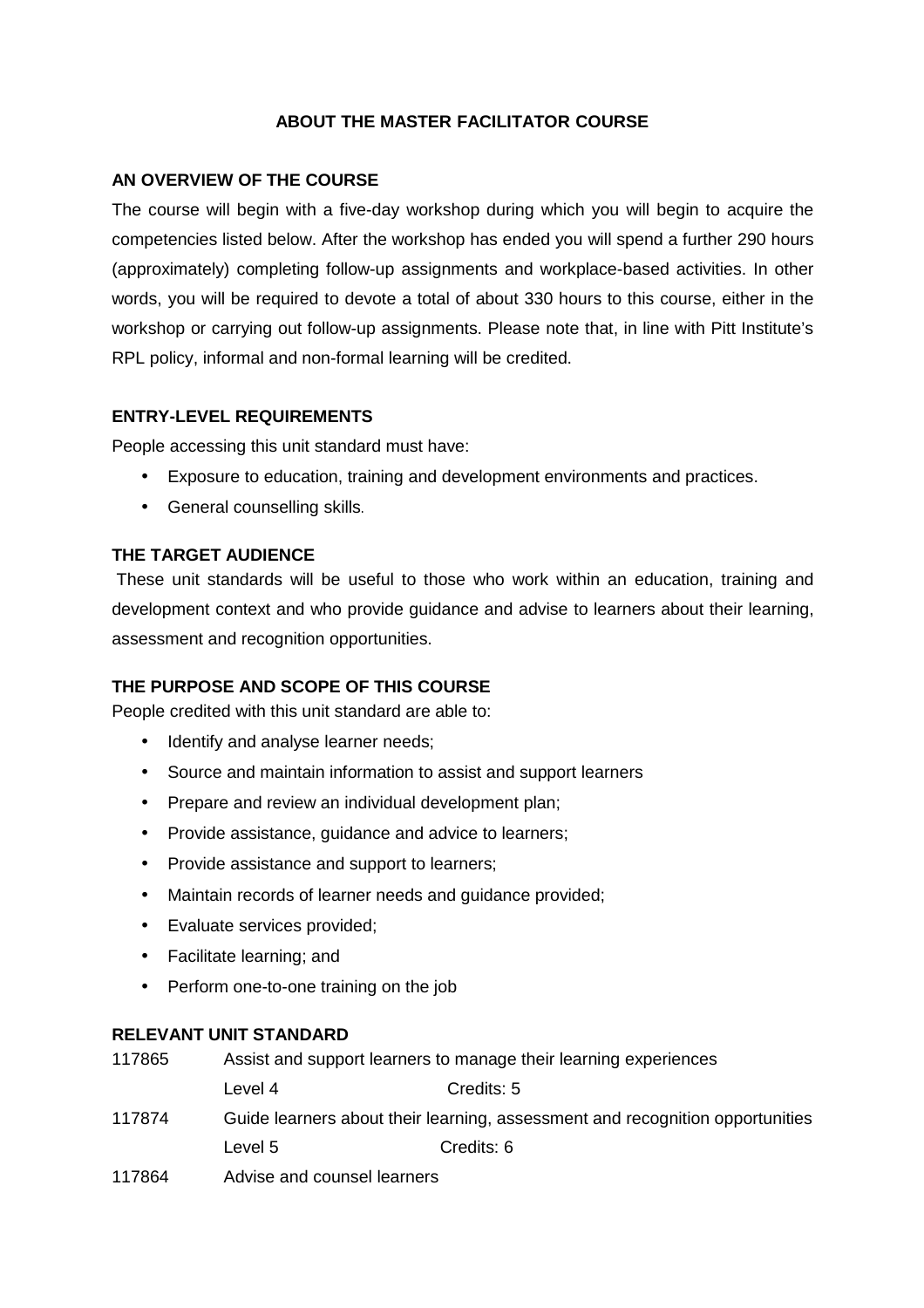|        | Level 6                                                    | Credits: 8  |  |
|--------|------------------------------------------------------------|-------------|--|
| 117871 | Facilitate learning using a variety of given methodologies |             |  |
|        | Level 5                                                    | Credits: 10 |  |
| 117877 | Perform one-to-one training on the job                     |             |  |
|        | Level 3                                                    | Credits: 4  |  |
|        |                                                            |             |  |

The Registration End Date for these Unit Standards is: 30 June 2015

# **LEARNING OUTCOMES**

By the end of this workshop you will be able to:

## **CH 1: Identify and analyse learner's needs**

AC01: Identify the nature of learners' needs

AC02: Source information in relation to the identified needs to provide sufficient references and/or frameworks for providing guidance

AC03: Identify the kinds of guidance that my be appropriate and relevant in order to address the identified needs

AC04: Conduct the analysis in a sensitive, caring and professional manner

AC05: Involve the learner as an active participant in the process

AC06: Confirm the results of the analysis with the learner

AC07: Negotiate possible solutions with the learner

AC08: Keep a secure and accessible record of the analysis

### **CH TWO: Source and maintain information to assist and support learners**

AC1: A review of learner needs identifies the kinds of assistance or support that learners may need

AC2: Information sourced is relevant to identified needs and is sufficiently comprehensive and diverse to meet a variety of needs and different learners

AC3: Information and support resources are maintained and updated to ensure relevance and currency of information. This includes regular improvement of available resources based on ongoing reviews of the effectiveness of the support services offered

AC4: Information is maintained in a secure and accessible manner, using a manageable information management system

## **CH THREE: Individual Development Plan**

AC01: Identify learner goals, objectives and aspirations in an open and participative way

AC02: Match opportunities for learning and assessment to identified goals, objectives or aspirations

AC03: Design an individual development plan that identifies learning outcomes to be achieved and incorporates clear descriptions of opportunities for learning and assessment with agreed timeframes for completion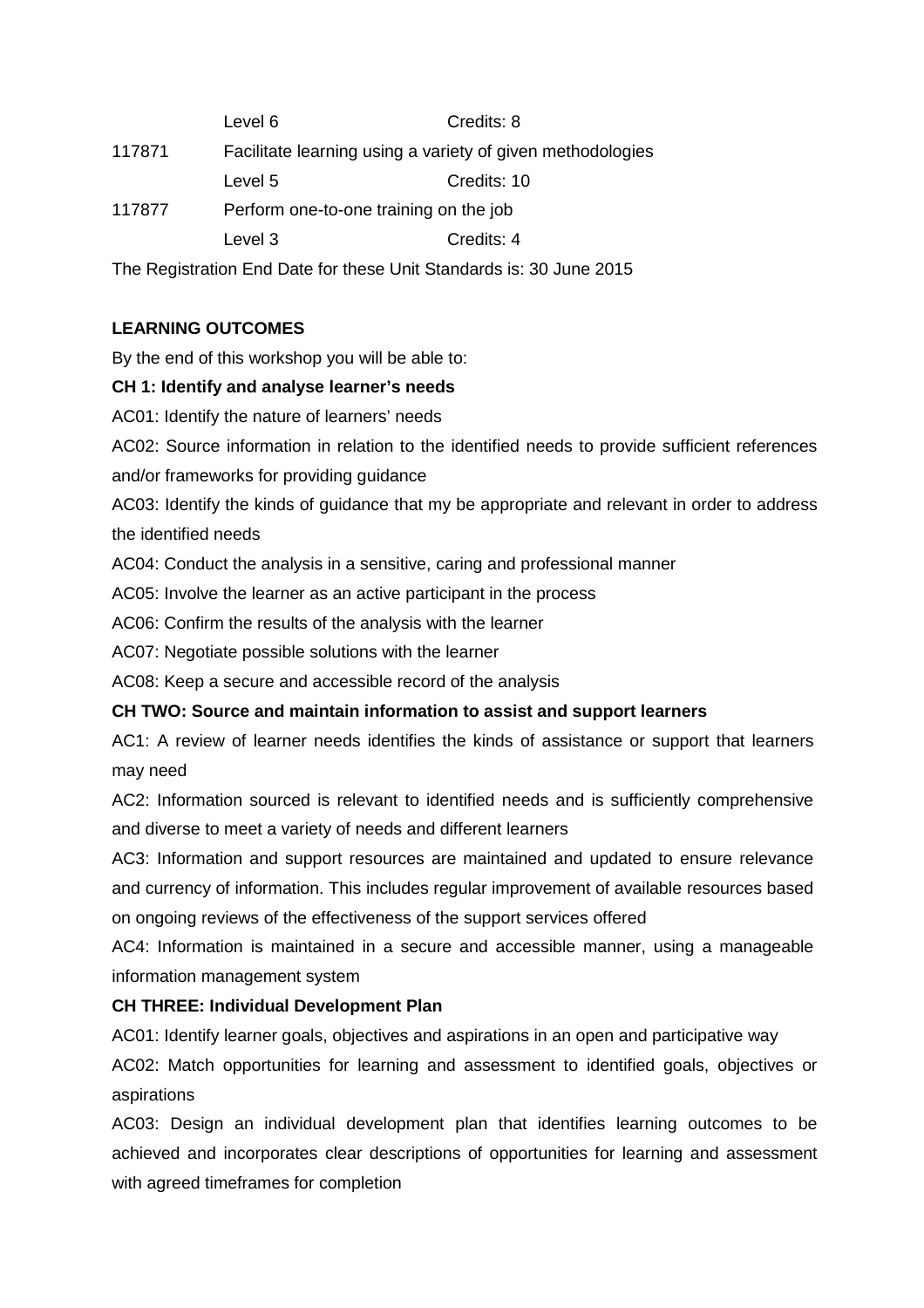AC04: Review and adjust goals over a period of time to match the learner's requirements

AC05: Review and adjust the development plan at agreed intervals and match the learner's requirements while taking into account external and other factors impacting on the achievement of the learner's goals, objectives and aspirations

#### **CH FOUR: Provide assistance, guidance and support to learners**

AC01: Provide guidance that is relevant to the learner's needs and provides workable solutions to identified needs

AC02: Provide guidance in a sensitive, caring and professional manner in a way that promotes learner participation in the process

AC03: Provide opportunities to check the suitability of the guidance provided in terms of the learner's needs

AC04: Refer learners to appropriate specialist guidance and counselling services where the level and nature of the need extends beyond learning and assessment support services

AC05: Maintain confidentiality at all times

#### **CH FIVE: Maintain records of learner needs and guidance provided**

AC01: Use records to capture the learner's needs and the essential nature and content of guidance provided

AC02: Ensure that records are consistent with the assistance and support actually provided

AC03: Maintain records that are sufficient to facilitate the need for future references when engaging learners and to facilitate reviews

AC04: Ensure that records meet organisational quality assurance requirements in terms of content, format, distribution and safekeeping

#### **CH SIX: Evaluate services provided**

AC01: Reveal the strengths and weaknesses of the support resources and guidance provided

AC02: Seek learner and stakeholder feedback on guidance and advice

AC03: Critically analyse the feedback obtained against established review criteria

AC04: Make recommendations that promote the improvement of services and help to integrate lessons learned into future guidance services

AC05: Ensure that the evaluation contributes to ongoing improvement and quality of services

### **CH SEVEN: FACILITATE LEARNING**

- AC01: Facilitate learning in a coherent manner using appropriate methodologies in line with established principles associated with selected methodologies
- AC02: Create a learning environment that promotes open interaction and ensures learners are aware of expected learning outcomes and are active participants in their own learning